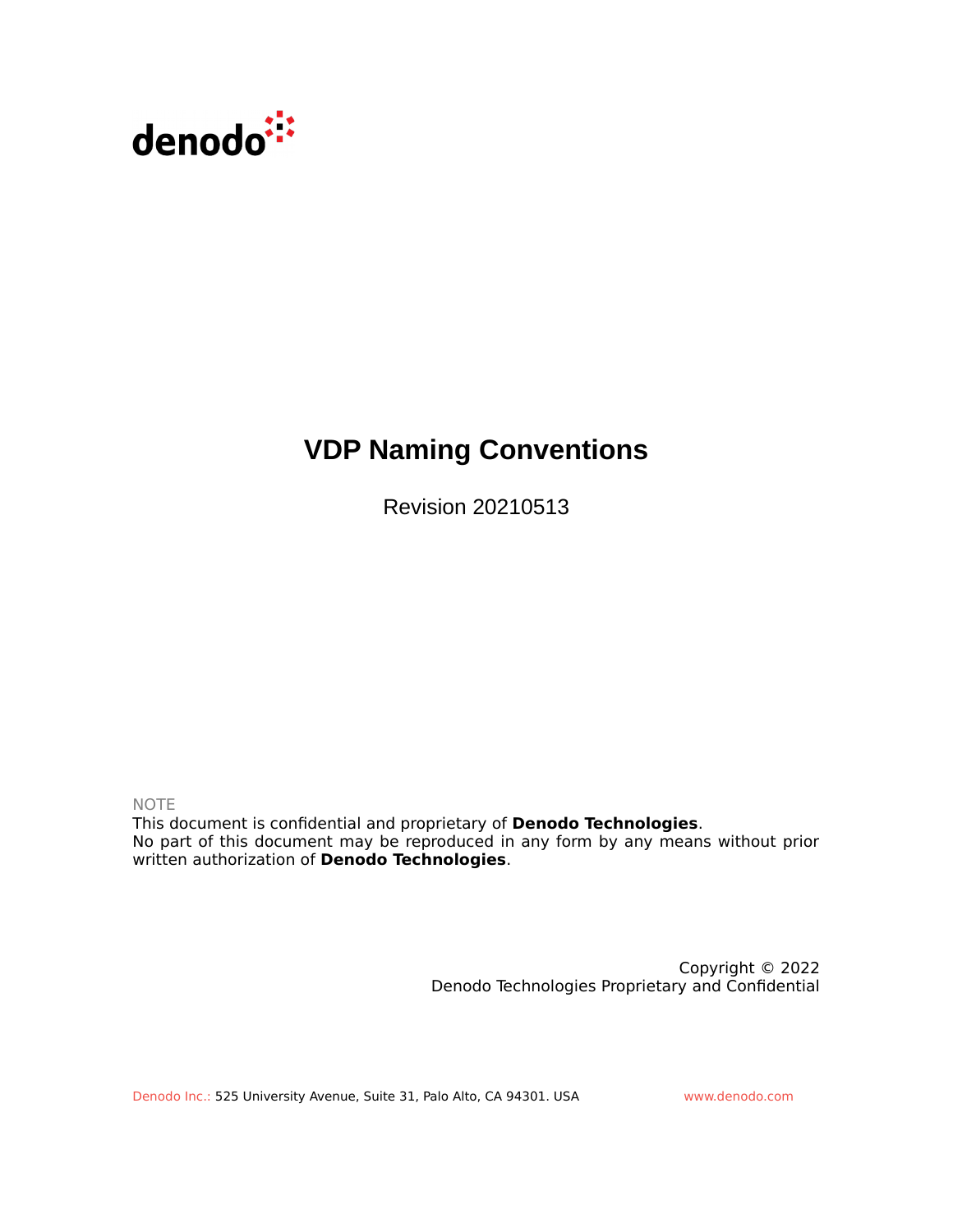

# **CONTENTS**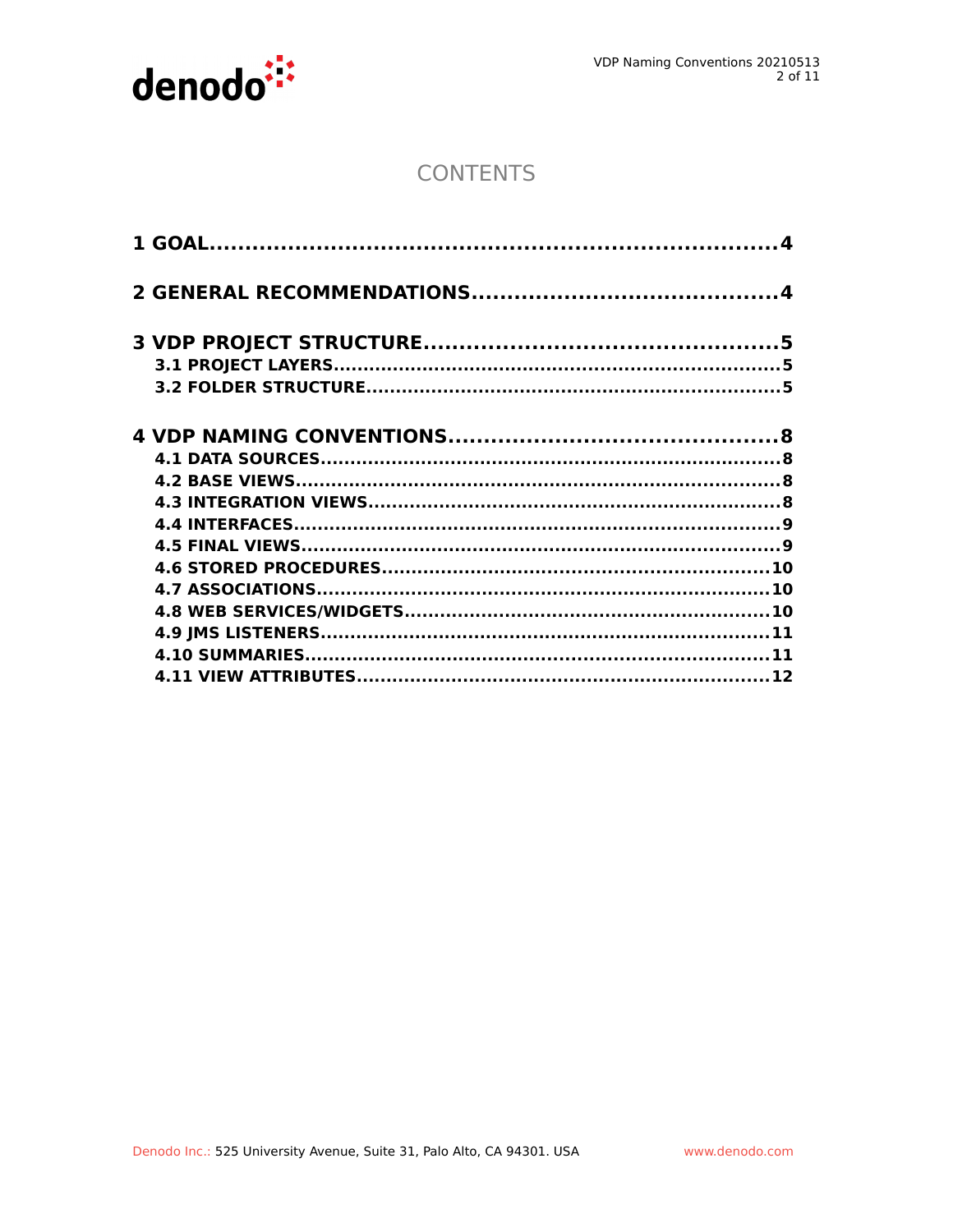

# **1 GOAL**

This document enumerates the proposed naming conventions for all the elements that can be created as part of a Virtual DataPort database.

# **2 GENERAL RECOMMENDATIONS**

- Defining a naming conventions document is strongly recommended in the organizations to reduce the effort of reading and understanding the elements created in Virtual DataPort.
- Name Views/Attributes in lowercase and words separated by "\_".
- Name Views using singular (customer, contract, ...).
- Use English, if the final consumer applications require a different language, use that language for the 'final' views and/or stored procedures that are directly accessed by these applications.
- Use the Metadata > Description option to document the elements in a database.
- Use the attribute's description field to document every attribute.
- Do not include as part of the name something that depends on the environment where the element is being created.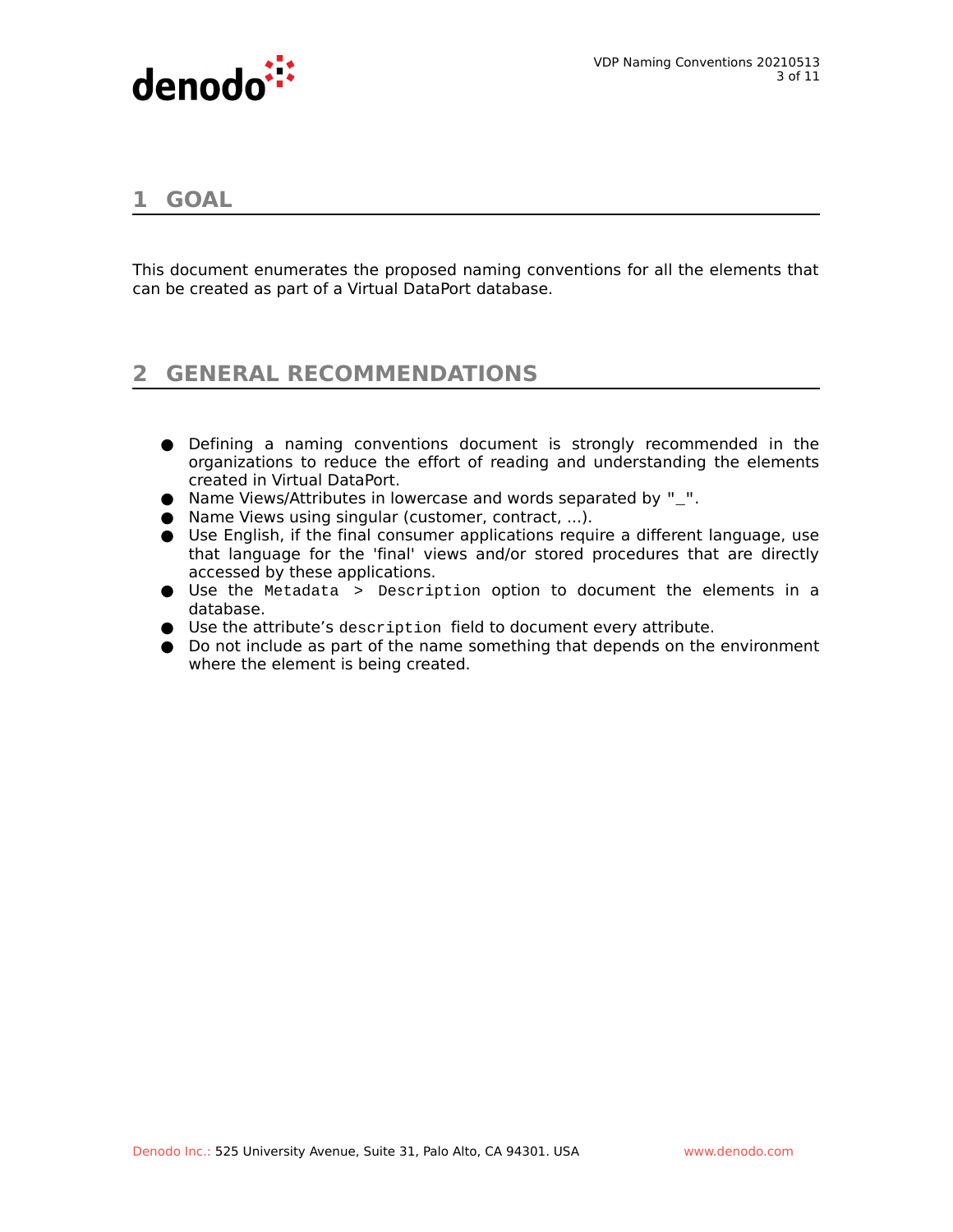



# **3 VDP PROJECT STRUCTURE**

# **3.1 PROJECT LAYERS**

Different layers are identified when creating elements in a Data Virtualization project:

- **Connectivity**: Related to the physical systems. Data sources and base views are part of this level.
- **Integration**: Includes the combinations and transformations for the next layers. Not directly consumed views at this level.
- **Business Entities:** Canonical business entities exposed to all users.
- **Report Views:** Pre-built reports and analysis frequently consumed by users.
- **Data Services:** Web services for publishing views from other levels. Can contain views needed for data formatting and manipulation.

# **3.2 FOLDER STRUCTURE**

It is important to use an organized Folder structure, specially for complex projects, as it will help to locate elements and have a clear understanding of the different elements of the project.

Based on the project structure described above, these are the recommended folders:

- One folder per layer.
- Additional folders for other elements, for example: associations, jms listeners, ...
- In complex projects, additional subfolders can be added to group related elements.

This is an example of the recommended root folders:

#### **1 - Connectivity**

This folder stores the data sources and base views of the project. Additional subfolders can be added at this level:

- $\bullet$  1 data sources
- $\bullet$  2 base views

#### **2 - Integration**

The integration views created for combining the different base views are stored in this folder. Additional subfolders can be created for grouping the related integration views.

### **3 - Business entities**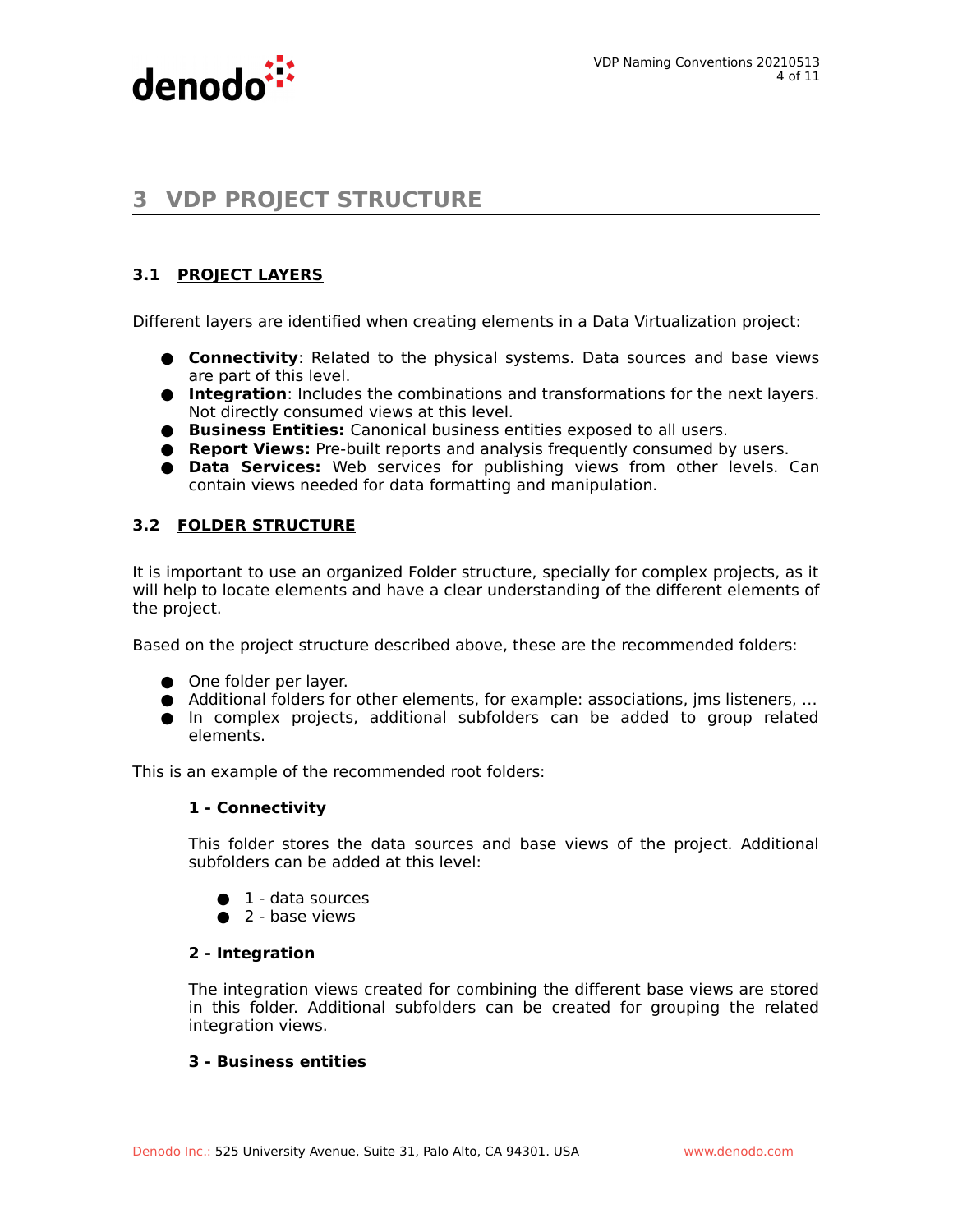

The interfaces representing the business entities will be stored at this level. Additional subfolders can be added. The implementation views, since they are not going to be directly accessed by the client application, can remain in the integration level.

#### **4 - Report views**

Interfaces representing the pre-built reports published to the final application will be stored in this folder.

#### **5 - Data services**

This folder stores data services:

- Web services:  $\cap$  SOAP
	- REST
- Widgets

#### **6 - Associations**

This folder stores associations.

#### **7 - JMS listeners**

This folder stores JMS listeners

#### **8 - Stored procedures**

This folder stores custom stored procedures developed using the VDP API.

#### **9 - Summaries**

This folder stores Summaries.

Below you can see a sample VQL that will create the recommended folder structure when executed in a new database:

CREATE OR REPLACE FOLDER '/01 - Connectivity' DESCRIPTION 'This folder stores the data sources and base views of the project' ;

CREATE OR REPLACE FOLDER '/01 - Connectivity/01 - Data Sources' DESCRIPTION 'This folder stores the data sources of the project' ;

CREATE OR REPLACE FOLDER '/01 - Connectivity/02 - Base Views' DESCRIPTION 'This folder stores the base views of the project' ;

CREATE OR REPLACE FOLDER '/02 - Integration' DESCRIPTION 'The integration views created for combining the different base views are stored in this folder' ;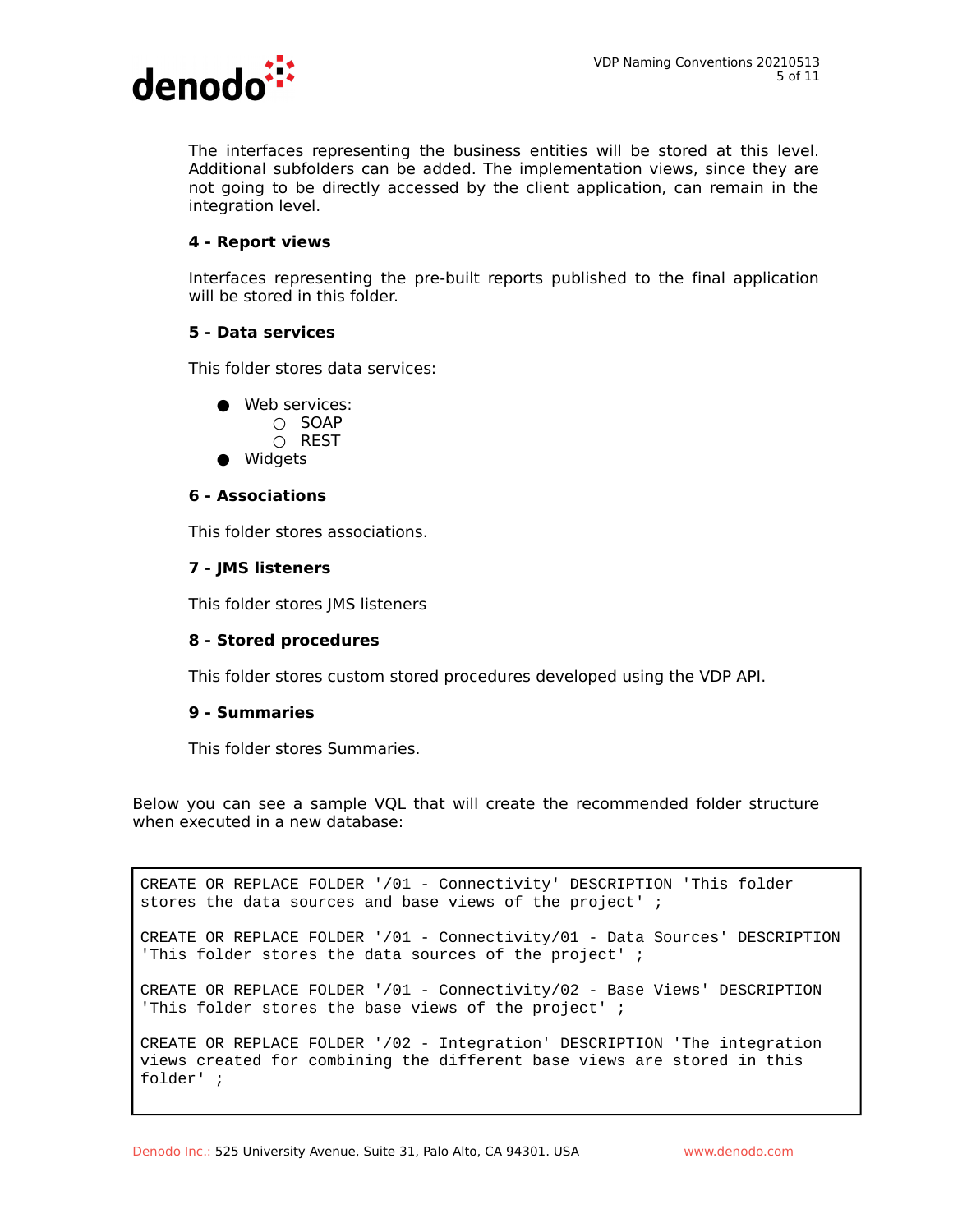

CREATE OR REPLACE FOLDER '/03 - Business Entities' DESCRIPTION 'The interfaces representing the business entities will be stored at this level. Additional subfolders can be added. The implementation views, since they are not going to be directly accessed by the client application, can remain in the integration level.' ;

CREATE OR REPLACE FOLDER '/04 - Report Views' DESCRIPTION 'Interfaces representing the pre-built reports published to final application will be stored in this folder.' ;

CREATE OR REPLACE FOLDER '/05 - Data Services' DESCRIPTION 'This folder stores data services.' ;

CREATE OR REPLACE FOLDER '/06 - Associations' DESCRIPTION 'This folder stores associations.' ;

CREATE OR REPLACE FOLDER '/07 - JMS Listeners' DESCRIPTION 'This folder stores JMS listeners' ;

CREATE OR REPLACE FOLDER '/08 - Stored Procedures' DESCRIPTION 'This folder stores Stored procedures' ;

CREATE OR REPLACE FOLDER '/09 - Summaries' DESCRIPTION 'This folder stores Summaries' ;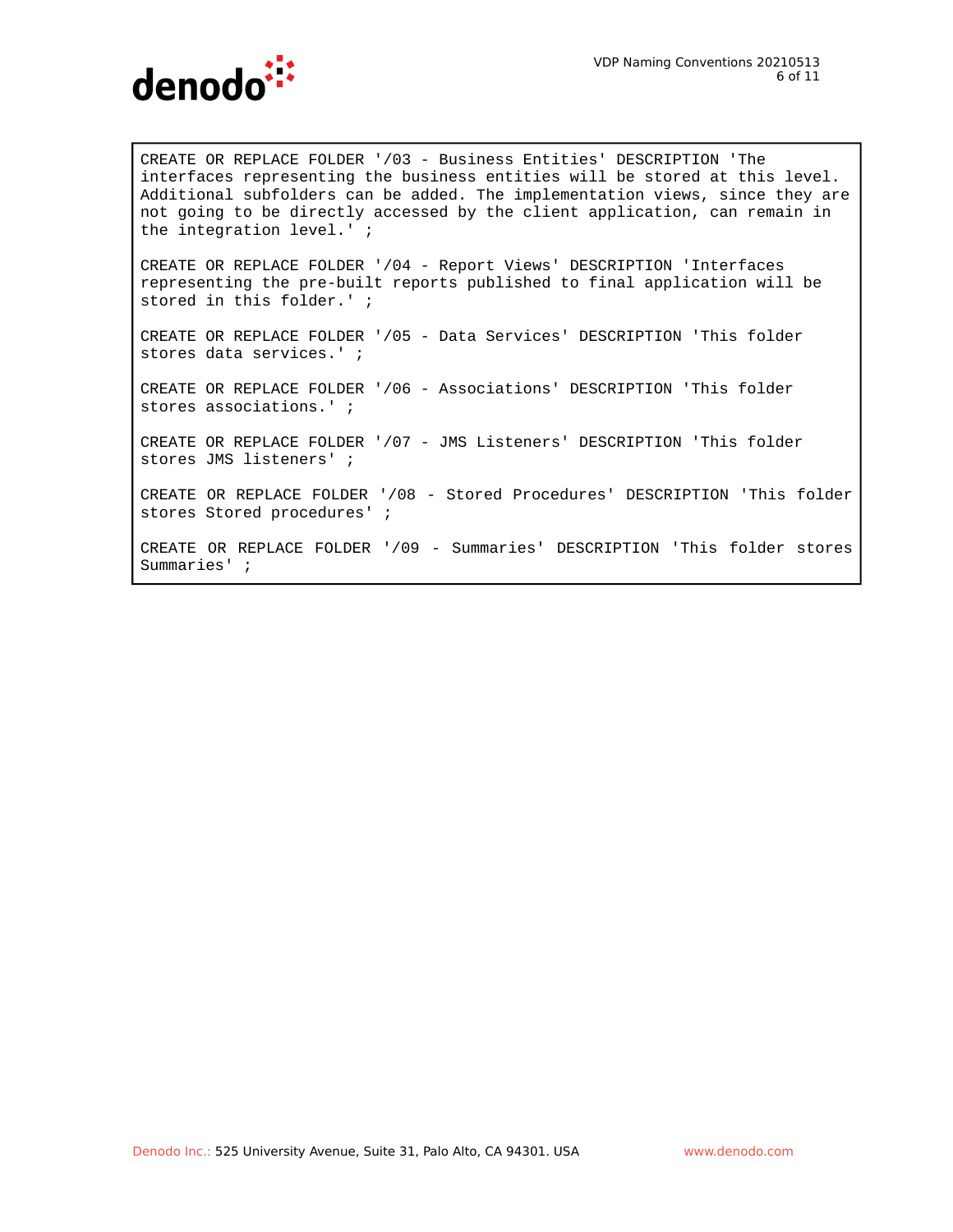

# **4 VDP NAMING CONVENTIONS**

# **4.1 DATA SOURCES**

Data sources can be named as follows:

#### **● ds\_{data source name}**

 $O$  E.g.:

- **■** ds\_**internet**
- **■** ds\_**soap\_billing**
- **■** ds\_**phone**

#### **4.2 BASE VIEWS**

Base views can be named as follows:

- **● bv\_{data source name}\_{source table / description (if sql-query view) / source ws operation / stored procedure / ... (optional)}**
	- **■ {data source name}** is the name of the data source over which the base view is created.
		- $\bullet$  E.g.:
			- bv\_**internet**\_incident
			- bv\_**phone**\_incident
	- **■ {source table / description (if sql-query view) / source ws operation / stored procedure / ...}** is the name of the table, stored procedure, web service operation or any descriptive text to identify what it is imported from the data source. It is optional if only one base view is created for a data source. For example, to import a single XML file called "user incidents.xml" in VDP the data source will be called "ds user incident" and the base view will be called "by user incident".

 $\bullet$  E.g.:

○ bv\_internet\_**incident**

Using this naming convention the quick search will list all the views related to a specific data source when searching by the data source name.

With this approach all the base views from a specific data source will also appear together if using external JDBC/ODBC clients to access a VDP database.

#### **4.3 INTEGRATION VIEWS**

As defined in the project structure section, integration views are those derived views created for combination and transformation but they should not be directly accessed by final client applications. These integration views can be named as follows: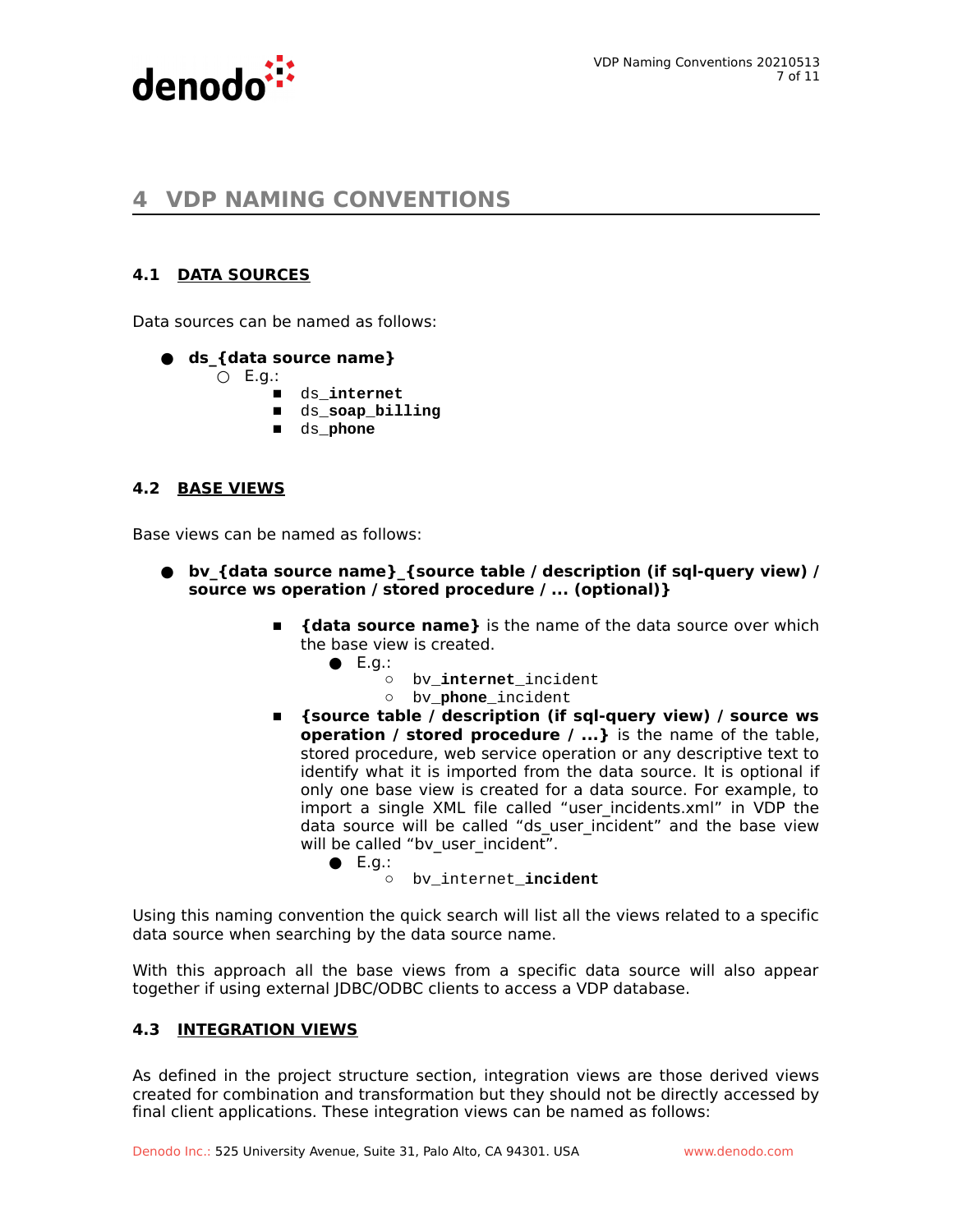

- **● iv\_{integration view descriptive name}\_{order #}\_{action, description} (optional)**
	- **{integration view descriptive name}** is the descriptive name for this integration view.
		- In order to get all related integration views ordered it is recommended to use the same name for all of them.
		- This descriptive name can be:
			- Similar to the base view used.
			- Similar to the final view that will use this integration view.
		- $\bullet$  E.g.:
			- iv\_**data\_customer\_mail**\_03\_flatten
			- iv\_**data\_personal**\_05\_register\_address
	- **{order #}** is the numeric value used to order the views.
		- **If an integration view is created from different integration** views, the new integration view should use the following number to the highest number of the views that the new view depends on.
		- $\bullet$  E.g.:
			- iv\_data\_customer\_mail\_**03**\_flatten
			- iv\_data\_personal\_**05**\_register\_address
	- **{action, description}** is a descriptive text about the action or meaning that identifies what the integration view does.
		- $\bullet$  E.g.:
			- iv\_data\_customer\_mail\_03\_**flatten**
			- iv\_data\_07\_**union\_customer\_info**

#### **4.4 INTERFACES**

Interfaces should be named using a descriptive name that makes them easy to identify for final users:

- **{interface name}** 
	- $O$  E.g.:
		- **customer**
		- **customer\_address**
		- **customer\_email**

#### **4.5 FINAL VIEWS**

The name "final views" is applied to views that contain information that is directly accessed by external systems and/or published for their consumption. Final views can be named as follows:

● **{identifier}\_{by\_input\_parameters (optional)}**

**■ {identifier}** is the identifier for this final view.

**●** E.g.:

**○ customer**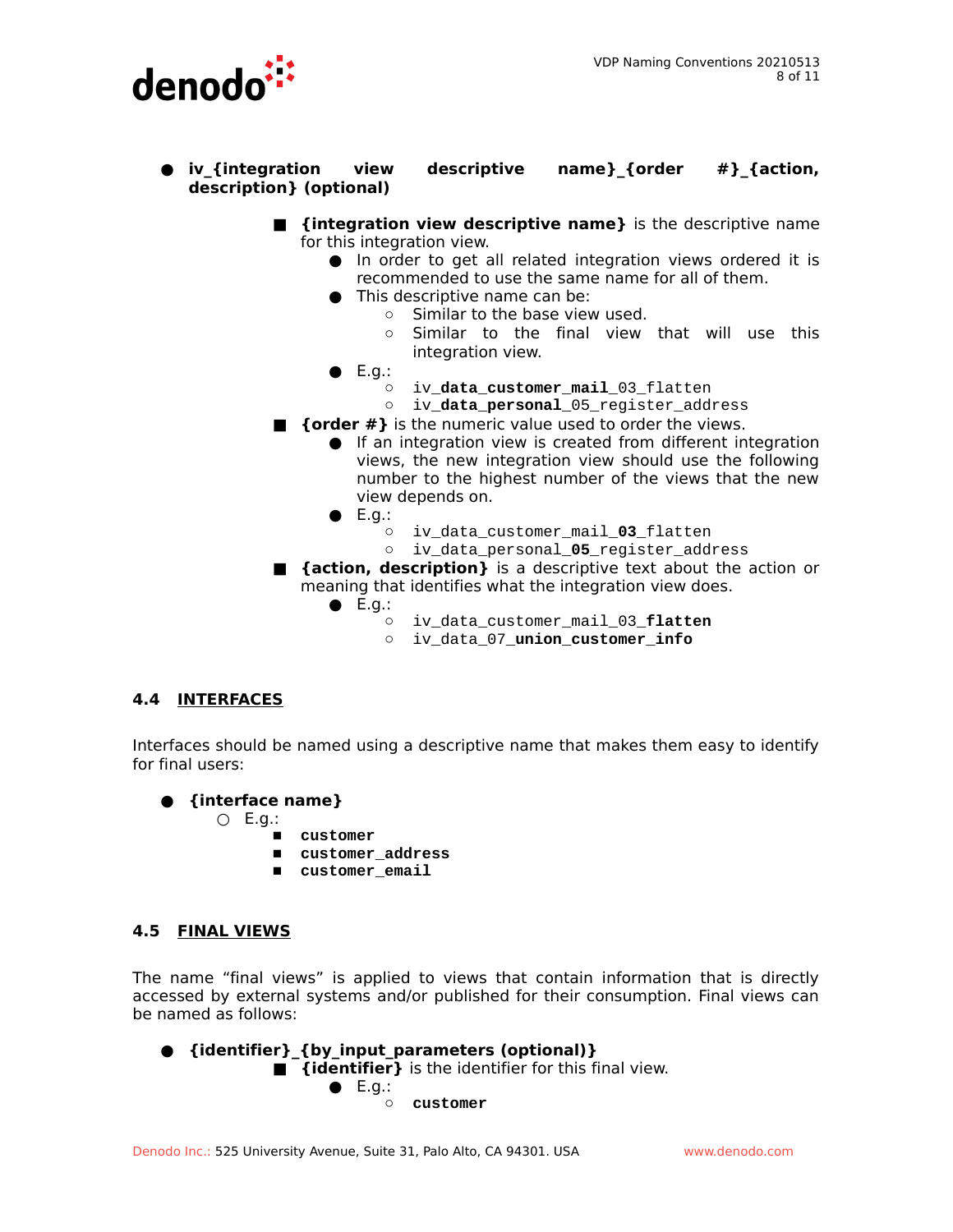

- **○ get\_customer\_info**
- $\blacksquare$  **{by input parameters}:** used only if this view has mandatory input parameters.
	- **●** Use the input parameters in the name of the view separated by "
	- **●** If the final view has a lot of input parameters this notation should not be used.
	- **●** E.g.:
		- **○** customer\_search\_**by\_name\_lastname**

# **4.6 STORED PROCEDURES**

Stored procedures can be named as follows:

- **sp\_{sp\_name}\_{by\_input\_parameters (optional)}**
	- **■ {sp\_name}** is the descriptive name of the stored procedure created
		- **■** E.g.:
			- sp\_**customer\_global\_search**
	- **E** {by input parameters}: used only if the stored procedure is always executed with input parameters.
		- Use the input parameters in the name of the stored procedure separated by "\_".
		- If the final view has a lot of input parameters this notation should not be used.
		- **■** E.g.:
			- sp\_customer\_search\_**by\_name\_lastname**

# **4.7 ASSOCIATIONS**

Associations can be named as follows:

- **a\_{principal entity name}\_{related entity}** 
	- $O$  E.g.:
		- a\_**customer\_contract**

# **4.8 WEB SERVICES/WIDGETS**

The Web service/Widget name should be a business noun, a business concept, or a business process.

The naming of these elements depends on the specific customer/project naming conventions.

The Web Services operation names should be similar to the final view that implements the operation.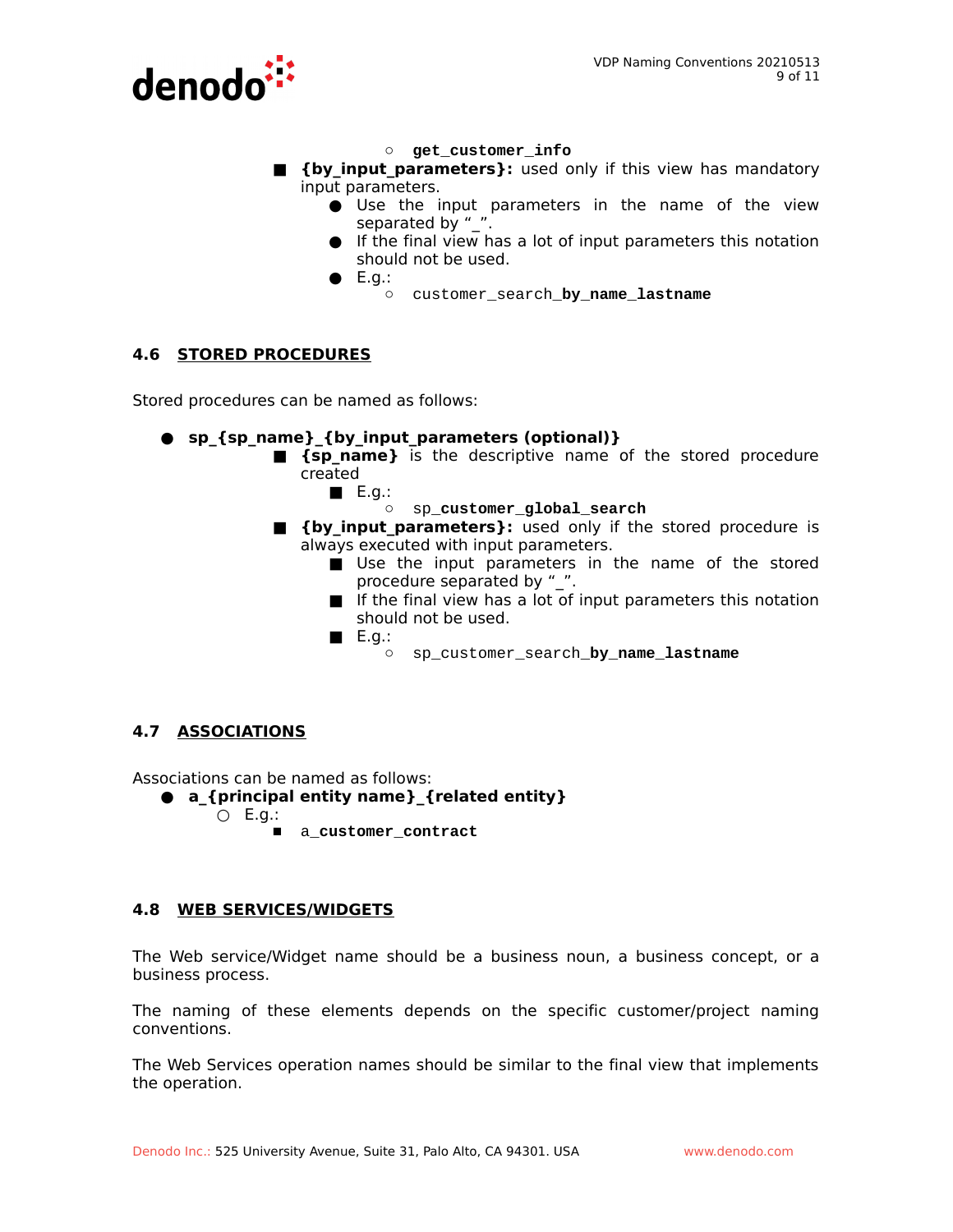

These are the naming conventions for published Denodo Web services:

- **SOAP**:
	- **○ {web service name}:**
		- Name of the Soap Web Service:
			- **●** Should include the "service" suffix.
				- **●** Should be in lowercase.
				- **●** Should not use separators (" ", "\_"...).
				- **●** Should be singular.
				- **●** Should not use verbs.
		- **■** E.g.:
			- **● internetincident**service
			- **● userinvoicing**service
	- **○ {Operations}**:
		- Name of the Soap Web Service operations:
			- **●** Should not include separators (" ", "\_"...).
			- **●** Should use the name of the view.
			- **●** Should use verbs.
		- **■** E.g.:
			- **● getINTERNETINCIDENTSBySTATUS**
			- **● insertINTERNETINCIDENTS**
- **REST**:
	- **○ {web service name}:** 
		- Name of the REST Web Service:
			- **●** Should not include the "service" suffix.
			- **●** Should be in lowercase.
			- **●** Can use the "\_" separator.
			- **●** Should be singular.
			- **●** Should not use verbs.
		- **■** E.g.:
			- **● internet\_incident**
			- **● sale**

# **4.9 JMS LISTENERS**

JMS listeners can be named as follows:

● **jms\_{jms name}**

○ E.g.:

■ jms\_**customer**

# **4.10 SUMMARIES**

Summaries can be named as follows:

● **s\_{summary name}**  $O$  E.g.: ■ **s\_total\_by\_year\_store**